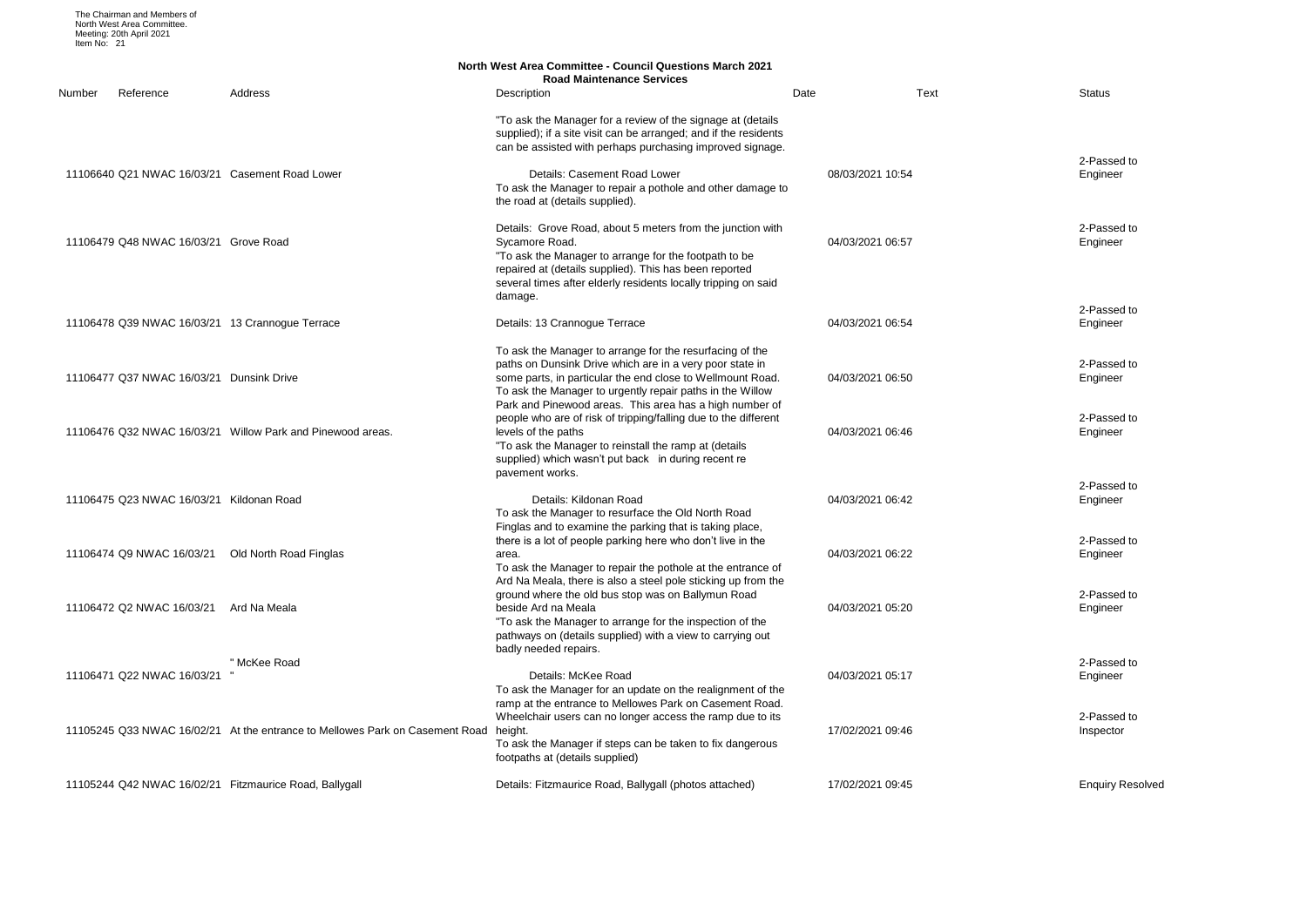|        | <b>North West Area Committee - Council Questions March 2021</b> |                                                                                                                                   |                                                                                                                                                                                                                                                                                                                                                                                                                                                                                                                                                                                                                                                                                                                                                                                                                                                                                                                                                                                                                                                                                                                                                                                                 |      |                                                       |                                                         |                                                     |  |  |  |  |
|--------|-----------------------------------------------------------------|-----------------------------------------------------------------------------------------------------------------------------------|-------------------------------------------------------------------------------------------------------------------------------------------------------------------------------------------------------------------------------------------------------------------------------------------------------------------------------------------------------------------------------------------------------------------------------------------------------------------------------------------------------------------------------------------------------------------------------------------------------------------------------------------------------------------------------------------------------------------------------------------------------------------------------------------------------------------------------------------------------------------------------------------------------------------------------------------------------------------------------------------------------------------------------------------------------------------------------------------------------------------------------------------------------------------------------------------------|------|-------------------------------------------------------|---------------------------------------------------------|-----------------------------------------------------|--|--|--|--|
| Number | Reference                                                       | Address                                                                                                                           | <b>Road Maintenance Services</b><br>Description                                                                                                                                                                                                                                                                                                                                                                                                                                                                                                                                                                                                                                                                                                                                                                                                                                                                                                                                                                                                                                                                                                                                                 | Date |                                                       | Text                                                    | <b>Status</b>                                       |  |  |  |  |
|        |                                                                 |                                                                                                                                   | To ask the Manage to arrange a speedy repair of the large<br>pothole at (details supplied). This area has very high footfall<br>due to the amount of shops and local schools in the vicinity.                                                                                                                                                                                                                                                                                                                                                                                                                                                                                                                                                                                                                                                                                                                                                                                                                                                                                                                                                                                                   |      |                                                       |                                                         |                                                     |  |  |  |  |
|        |                                                                 | 11105243 Q27 NWAC 16/02/21 Marsella's takeaway 10 Fitzmaurice Road, Dublin 11                                                     | Details: Marsella's takeaway 10 Fitzmaurice Road, Dublin<br>11.<br>"To ask the Manager to arrange for the potholes on<br>Wellmount Road adjacent to the FAST building to be                                                                                                                                                                                                                                                                                                                                                                                                                                                                                                                                                                                                                                                                                                                                                                                                                                                                                                                                                                                                                     |      | 17/02/2021 09:44                                      |                                                         | <b>Enquiry Resolved</b>                             |  |  |  |  |
|        |                                                                 | 11105242 Q14 NWAC 16/02/21 Wellmount Road adjacent to the FAST building                                                           | repaired and for the road to be included on future works<br>plans for re-instatement.                                                                                                                                                                                                                                                                                                                                                                                                                                                                                                                                                                                                                                                                                                                                                                                                                                                                                                                                                                                                                                                                                                           |      | 24/02/2021 10:09 Connector                            | Job 41127503 - 01-Job Raised,<br>Defect Job created via | 6-Job Raised                                        |  |  |  |  |
|        |                                                                 |                                                                                                                                   | To ask the Manager if steps can be taken to address the<br>poor condition of the footpath (details supplied) in Dublin 11.                                                                                                                                                                                                                                                                                                                                                                                                                                                                                                                                                                                                                                                                                                                                                                                                                                                                                                                                                                                                                                                                      |      |                                                       |                                                         |                                                     |  |  |  |  |
|        |                                                                 | 11105241 Q45 NWAC 16/02/21 46-104 Kildonan Road, Finglas West<br>11105240 Q34 NWAC 16/02/21 Macari's Ballygall Road West, Finglas | Details: The condition of the footpath 46-104 Kildonan Road,<br>Finglas West (beside Park), is in a deplorable condition and<br>needs to be replaced immediately. Last year the council<br>partially replaced the footpath beside the houses; why did<br>the council not replace the footpaths entirely here when<br>places e.g. like Sycamore Road in Finglas East have gave<br>both sides of the road completely refurbished; e.g. the<br>residents of 88 Kildonan Road are aged 86 and 92 and find<br>it hard to walk to and from the house, and there are many<br>others like them.<br>To ask the Manager to repair the dangerous broken bollard<br>outside (details supplied)<br>Details: Macari's Ballygall Road West, Finglas.<br>"To ask the Manage for a report on the recent utility works at<br>(details supplied) this road recently had a new roadway laid<br>which have now been dug up again.<br>A) Were the utility works planned.<br>B) What level of communication took place between Road<br>Maintenance and Utilities.<br>C) Will the road be put repaved to its previous standard<br>D) Who is responsible for paying for the road to be repaved<br>following these works. |      | 17/02/2021 09:44<br>22/02/2021 09:43 previous enquiry | duplicate, job created on                               | 2-Passed to<br>Inspector<br><b>Enquiry Resolved</b> |  |  |  |  |
|        |                                                                 |                                                                                                                                   | Details: Cappagh Road                                                                                                                                                                                                                                                                                                                                                                                                                                                                                                                                                                                                                                                                                                                                                                                                                                                                                                                                                                                                                                                                                                                                                                           |      |                                                       |                                                         |                                                     |  |  |  |  |
|        | 11105239 Q25 NWAC 16/02/21 Cappagh Road                         |                                                                                                                                   |                                                                                                                                                                                                                                                                                                                                                                                                                                                                                                                                                                                                                                                                                                                                                                                                                                                                                                                                                                                                                                                                                                                                                                                                 |      | 17/02/2021 09:42                                      |                                                         | <b>Enquiry Resolved</b>                             |  |  |  |  |
|        |                                                                 | 11105238 Q13 NWAC 16/02/21 Ratoath Road at junction of Rathvilly Road                                                             | To ask the Manager to arrange for the potholes on Ratoath<br>Road at junction of Rathvilly Road to be repaired. There is at<br>least one large and one small at the junction.                                                                                                                                                                                                                                                                                                                                                                                                                                                                                                                                                                                                                                                                                                                                                                                                                                                                                                                                                                                                                   |      | 22/02/2021 10:08 Duplicate                            | Job 41128557 - 01-Job Raised,                           | <b>Enquiry Resolved</b>                             |  |  |  |  |
|        | 11105237 Q7 NWAC 16/02/21                                       | <b>Belclare Drive</b>                                                                                                             | To ask the Manager to repair the footpaths on Belclare<br>Drive, they are in a very poor condition.<br>That roads which have experienced severe damage due to<br>building works in Ballymun are prioritised for repair. They                                                                                                                                                                                                                                                                                                                                                                                                                                                                                                                                                                                                                                                                                                                                                                                                                                                                                                                                                                    |      | 25/03/2021 09:59 Connector                            | Defect Job created via                                  | 6-Job Raised                                        |  |  |  |  |
|        |                                                                 | 11105236 M!A NWAC 16/02/21 Balcurris Road, Balbutcher Lane and Cranogue Road. Road.                                               | include Balcurris Road, Balbutcher Lane and Cranogue                                                                                                                                                                                                                                                                                                                                                                                                                                                                                                                                                                                                                                                                                                                                                                                                                                                                                                                                                                                                                                                                                                                                            |      | 17/02/2021 09:39                                      |                                                         | <b>Enquiry Resolved</b>                             |  |  |  |  |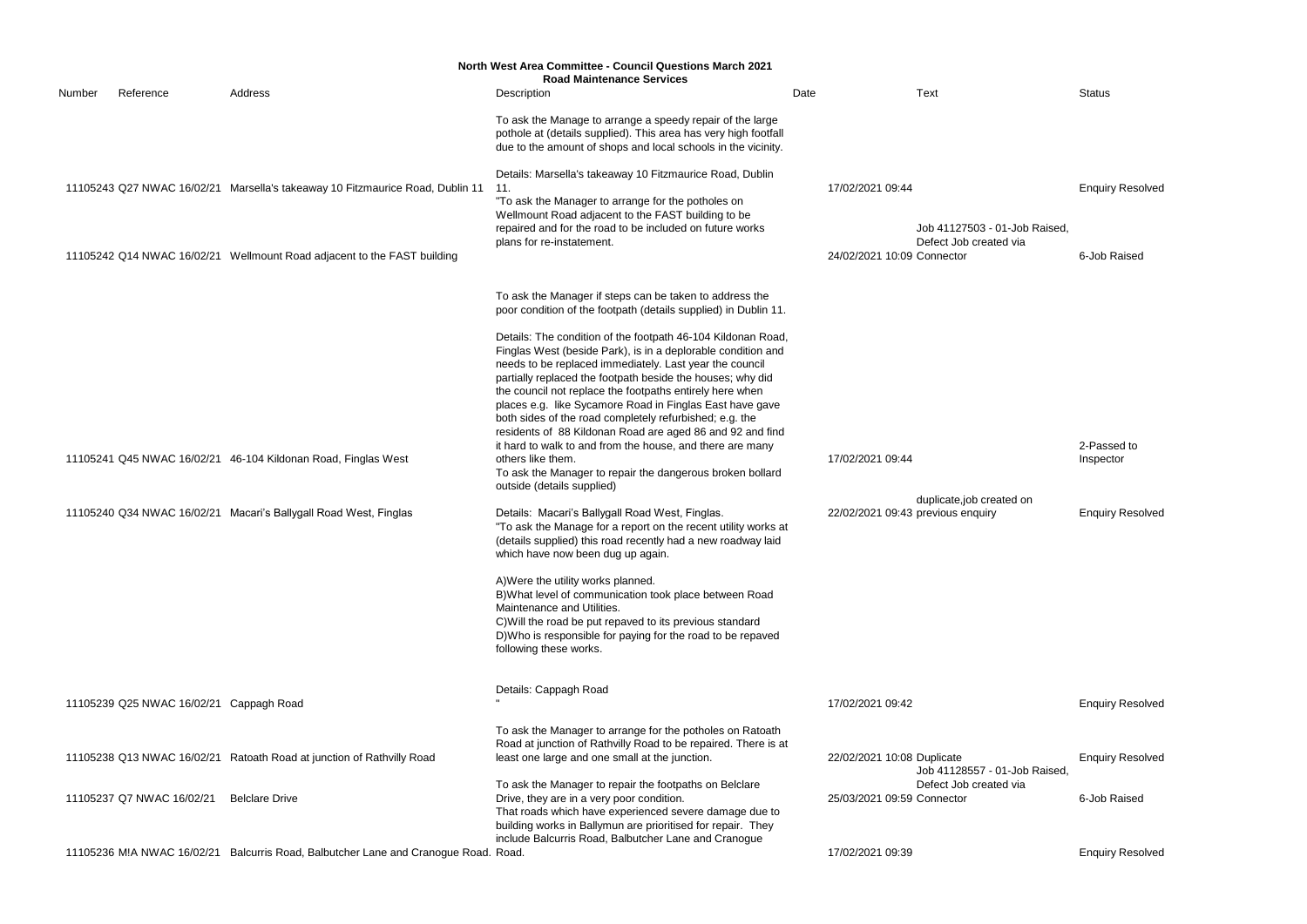2-Passed to Engineer

**Enquiry Resolved** 

**Enquiry Resolved** 

**Enquiry Resolved** 

**Enquiry Resolved** 

**Enquiry Resolved** 

6-Job Raised

**Enquiry Resolved** 

**Enquiry Resolved** 

**Enquiry Resolved** 

|        | <b>North West Area Committee - Council Questions March 2021</b><br><b>Road Maintenance Services</b> |                                                                           |                                                                |                      |                               |               |  |  |  |
|--------|-----------------------------------------------------------------------------------------------------|---------------------------------------------------------------------------|----------------------------------------------------------------|----------------------|-------------------------------|---------------|--|--|--|
| Number | Reference                                                                                           | Address                                                                   | Description                                                    | Date                 | <b>Text</b>                   | <b>Status</b> |  |  |  |
|        |                                                                                                     |                                                                           | To ask the Manager for an update on the pathways repairs       |                      |                               | 2-Pas         |  |  |  |
|        | 11104253 Q7 NWAC 19/01/21                                                                           | 19 Barry Drive                                                            | at (details supplied).                                         | 07/01/2021 10:29     |                               | Engine        |  |  |  |
|        |                                                                                                     |                                                                           | To ask the Manager to arrange for repairs to Kilshane Road     |                      |                               |               |  |  |  |
|        |                                                                                                     |                                                                           | adjacent to Finglas Celtic clubhouse where several defects     |                      |                               |               |  |  |  |
|        | 11104190 Q46 NWAC 19/01/21 Kilshane Road                                                            |                                                                           | are on the surface of the road here.                           | 03/02/2021 13:33     |                               | Enqui         |  |  |  |
|        |                                                                                                     |                                                                           | To ask the Manager to arrange for the road to be inspected     |                      |                               |               |  |  |  |
|        |                                                                                                     |                                                                           | at junction of Tolka Valley Road and St. Helena's Road and     |                      |                               |               |  |  |  |
|        |                                                                                                     |                                                                           | any potholes to be repaired. A local resident reported a       |                      |                               |               |  |  |  |
|        |                                                                                                     |                                                                           | pothole which done some damage to his car coming up from       |                      |                               |               |  |  |  |
|        | 11104189 Q41 NWAC 19/01/21 Tolka Valley Road                                                        |                                                                           | the main Finglas Road.                                         | 03/02/2021 13:33     |                               | Enqui         |  |  |  |
|        |                                                                                                     |                                                                           | To ask the Manager for timescales on the resurfacing of        |                      |                               |               |  |  |  |
|        | 11104188 Q36 NWAC 19/01/21 Tolka Cottages                                                           |                                                                           | Tolka Cottages which was to be done in 2020.                   | 03/02/2021 13:32     |                               | Enqui         |  |  |  |
|        |                                                                                                     |                                                                           | To ask the Manager to fix a pothole on Balcurris Road          |                      |                               |               |  |  |  |
|        |                                                                                                     |                                                                           | where there is a right hand turn into a parking area in front  |                      |                               |               |  |  |  |
|        | 11104187 Q34 NWAC 19/01/21 Balcurris Road                                                           |                                                                           | of The Turnpike.                                               | 03/02/2021 13:32     |                               | Enqui         |  |  |  |
|        |                                                                                                     |                                                                           | To ask the Chief Executive to outline if there is any progress |                      |                               |               |  |  |  |
|        |                                                                                                     |                                                                           | on the review of signage requested on Glasilawn Road           |                      |                               |               |  |  |  |
|        | 11104242 Q103 11/01/21                                                                              | Glasilawn Road                                                            | Dublin 11?                                                     | 03/02/2021 13:35     |                               | Enqui         |  |  |  |
|        |                                                                                                     |                                                                           | To ask the Manager to replace the two missing bollards on      |                      |                               |               |  |  |  |
|        |                                                                                                     |                                                                           | the Seamus Ennis Road, outside the primary healthcare          |                      |                               |               |  |  |  |
|        |                                                                                                     |                                                                           | centre as there are holes in the pavement and cars are         |                      | Job 41128473 - 01-Job Raised, |               |  |  |  |
|        |                                                                                                     | Seamus Ennis Road, outside the primary healthcare                         | driving up on to the pavement making it hazardous for          |                      | Defect Job created via        |               |  |  |  |
|        | 11104186 Q26 NWAC 19/01/21 centre                                                                   |                                                                           | pedestrians and school children                                |                      | 22/03/2021 10:59 Connector    | 6-Job         |  |  |  |
|        |                                                                                                     |                                                                           | To ask the Manager to look at repairing the slabs outside      |                      |                               |               |  |  |  |
|        | 11104185 Q25 NWAC 19/01/21 Cairn Court                                                              |                                                                           | Cairn Court.                                                   | 03/02/2021 13:31     |                               | Enqui         |  |  |  |
|        |                                                                                                     |                                                                           |                                                                |                      |                               |               |  |  |  |
|        |                                                                                                     |                                                                           | To ask the Manager to resurface Balcurris Road. All the        |                      |                               |               |  |  |  |
|        | 11104183 Q18 NWAC 19/01/21 Balcurris Road                                                           |                                                                           | building work has caused considerable damage to the road.      | 03/02/2021 13:30     |                               | Enqui         |  |  |  |
|        |                                                                                                     |                                                                           | To ask the Manager to immediately repair the pot hole on       |                      |                               |               |  |  |  |
|        |                                                                                                     |                                                                           | Balbutcher Lane at the O'Cualann Building Site, this has       |                      |                               |               |  |  |  |
|        |                                                                                                     |                                                                           | caused a lot of damage to cars over the last number of         |                      |                               |               |  |  |  |
|        |                                                                                                     | 11104182 Q17 NWAC 19/01/21 Balbutcher Lane at the O'Cualann Building Site | weeks.                                                         | 03/02/2021 13:30     |                               | Enqui         |  |  |  |
|        |                                                                                                     |                                                                           | To ask the Manager to complete the dishing outside (details    |                      |                               |               |  |  |  |
|        |                                                                                                     |                                                                           | supplied). This dishing was partially completely /repaved      |                      |                               |               |  |  |  |
|        |                                                                                                     |                                                                           | before Covid. Road Maintenance were to extend the dishing      |                      |                               |               |  |  |  |
|        |                                                                                                     |                                                                           | before Covid arrived an inspector even called out to the       |                      |                               | 2-Pas         |  |  |  |
|        | 11104181 Q2 NWAC 19/01/21                                                                           | 90 Kildonan Avenue                                                        | property but they have heard nothing since.                    | 03/02/2021 13:30     |                               | Inspeo        |  |  |  |
|        |                                                                                                     |                                                                           |                                                                |                      | Steep banks on either side    |               |  |  |  |
|        |                                                                                                     |                                                                           | To ask the Manager to inspect the pathway going through        |                      | preventing drainage, path     |               |  |  |  |
|        |                                                                                                     |                                                                           | (details supplied) with a view to repair. It is pooling rain   |                      | sheltered from early morning  | 4-Insp        |  |  |  |
|        | 11104180 Q1 NWAC 19/01/21                                                                           | <b>Wellmount Parade</b>                                                   | water and freezing, making it impossible to walk on.           | 16/03/2021 10:11 sun |                               | Comp          |  |  |  |
|        |                                                                                                     |                                                                           |                                                                |                      |                               |               |  |  |  |

4-Inspection **Completed** 

2-Passed to Inspector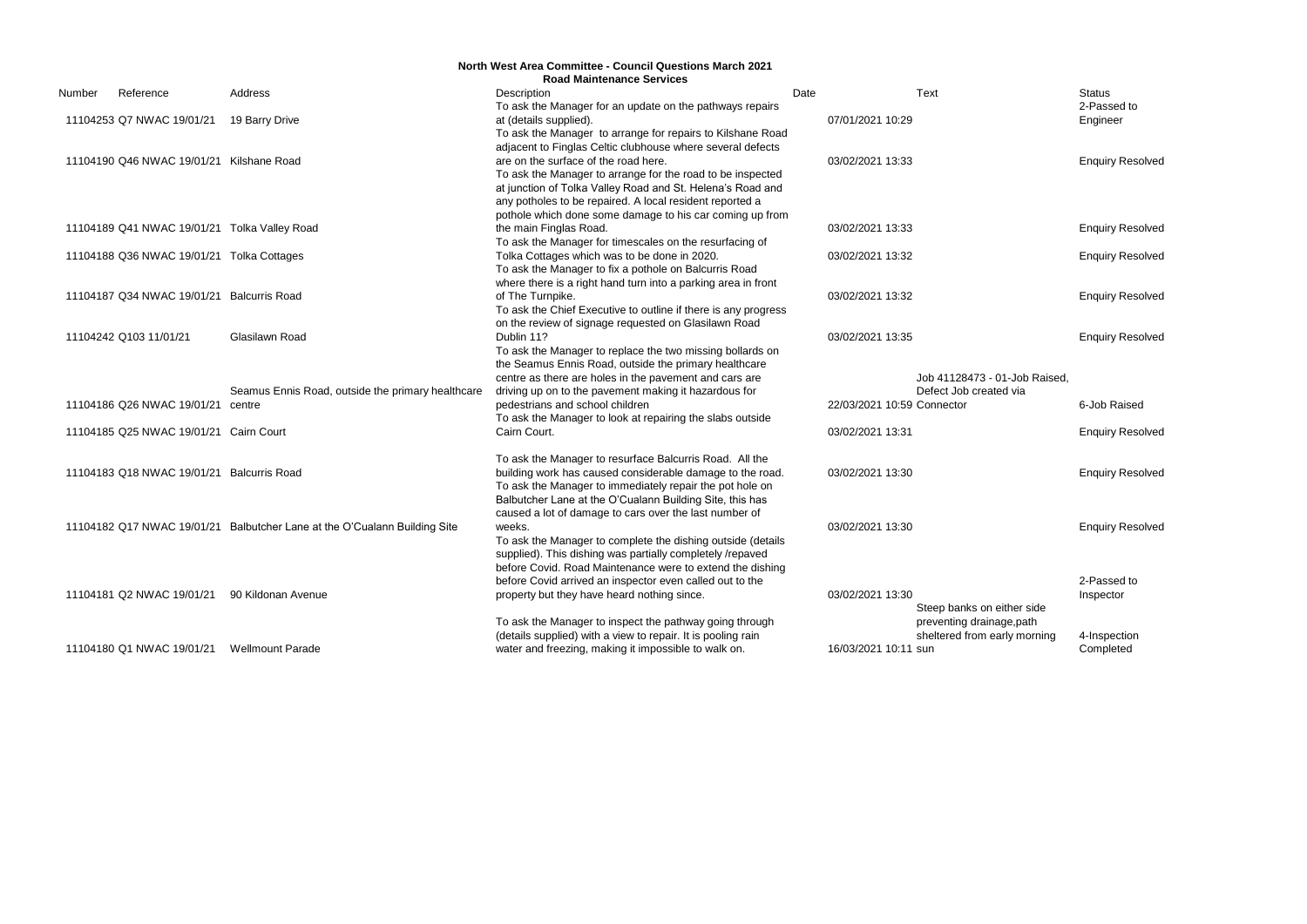|        | North West Area Committee - Council Questions March 2021 |                                                                                    |                                                                                                                             |                                 |                                                                                  |                         |  |  |  |  |
|--------|----------------------------------------------------------|------------------------------------------------------------------------------------|-----------------------------------------------------------------------------------------------------------------------------|---------------------------------|----------------------------------------------------------------------------------|-------------------------|--|--|--|--|
|        |                                                          |                                                                                    | <b>Road Maintenance Services</b>                                                                                            |                                 |                                                                                  |                         |  |  |  |  |
| Number | Reference                                                | Address                                                                            | Description<br>That this committee calls for a review of the road signage on                                                | Date                            | Text                                                                             | <b>Status</b>           |  |  |  |  |
|        |                                                          |                                                                                    | Glasilawn Road.                                                                                                             |                                 |                                                                                  |                         |  |  |  |  |
|        |                                                          |                                                                                    | As you enter from one side of the road the road begins as                                                                   |                                 |                                                                                  |                         |  |  |  |  |
|        |                                                          |                                                                                    | Tolka Estate but halfway down becomes Glasilawn Road,<br>this has caused major confusion for delivery drivers,              |                                 |                                                                                  |                         |  |  |  |  |
|        |                                                          |                                                                                    | emergency vehicles etc.                                                                                                     |                                 |                                                                                  |                         |  |  |  |  |
|        |                                                          |                                                                                    | Following a council question asked on the subject in                                                                        |                                 |                                                                                  |                         |  |  |  |  |
|        |                                                          |                                                                                    | December can Road Maintenance /Traffic outline their                                                                        |                                 |                                                                                  |                         |  |  |  |  |
|        |                                                          |                                                                                    | progress on the issue?                                                                                                      |                                 |                                                                                  |                         |  |  |  |  |
|        |                                                          |                                                                                    | Can 1) Additional signage be put up on a pole to clearly                                                                    |                                 |                                                                                  |                         |  |  |  |  |
|        |                                                          |                                                                                    | identify where Glasilawn Road begins                                                                                        |                                 |                                                                                  |                         |  |  |  |  |
|        |                                                          |                                                                                    | 2) The residents group be assisted in purchasing a cast iron<br>sign for the entrance to the road 3) The Tolka Estate signs |                                 |                                                                                  |                         |  |  |  |  |
|        |                                                          |                                                                                    | are at both ends of the road with arrows yet these are                                                                      |                                 |                                                                                  |                         |  |  |  |  |
|        |                                                          |                                                                                    | absent for Glasilawn, can these be reviewed. Can a site                                                                     |                                 |                                                                                  |                         |  |  |  |  |
|        | 11104179 2B NWAC 19/01/21                                | Glasilawn Road.                                                                    | visit be arranged to review signage                                                                                         | 05/02/2021 15:46                |                                                                                  | <b>Enquiry Resolved</b> |  |  |  |  |
|        |                                                          |                                                                                    | "To ask the Chief Executive to complete the dishing at                                                                      |                                 |                                                                                  |                         |  |  |  |  |
|        |                                                          |                                                                                    | (details supplied) this was started pre Covid but it was never                                                              |                                 |                                                                                  |                         |  |  |  |  |
|        |                                                          |                                                                                    | completed.                                                                                                                  |                                 | No,90 has sufficient dishes                                                      |                         |  |  |  |  |
|        | 11103767 Q96 NWAC 11/01/21 90 Kildonan Avenue            |                                                                                    |                                                                                                                             |                                 | space for access no further<br>22/03/2021 10:51 works required at this location, | <b>Enquiry Resolved</b> |  |  |  |  |
|        |                                                          |                                                                                    | To ask the Chief Executive to repair the pothole at (details                                                                |                                 |                                                                                  |                         |  |  |  |  |
|        | 11103766 Q98 NWAC 11/01/21 35 Ratoath Avenue             |                                                                                    | supplied).                                                                                                                  |                                 | 15/03/2021 09:34 Done on inspection                                              | <b>Enquiry Resolved</b> |  |  |  |  |
|        |                                                          |                                                                                    | To ask the Manager to arrange for works to be carried out                                                                   |                                 |                                                                                  |                         |  |  |  |  |
|        |                                                          |                                                                                    | on the footpath at Beneavin Road and Glasnevin Avenue                                                                       |                                 |                                                                                  |                         |  |  |  |  |
|        |                                                          |                                                                                    | southeast corner (near Advanced Pitstop) as the area is in a                                                                |                                 |                                                                                  | 2-Passed to             |  |  |  |  |
|        |                                                          | 11103511 Q36 NWAC 15/12/20 Beneavin Road and Glasnevin Avenue<br>"85               | poor state.<br>To ask the Manager to arrange repairs to the kerb outside                                                    |                                 | 15/12/2020 09:26 As per email attached.                                          | Engineer                |  |  |  |  |
|        | Q44 NWACM                                                | <b>DEAN SWIFT ROAD</b>                                                             | 85 Dean Swift Road and to resurface the verges which are                                                                    |                                 |                                                                                  | 3-Inspection            |  |  |  |  |
|        | 11103442 15/12/20                                        | DUBLIN11'                                                                          | tarmac but are overgrown with moss.                                                                                         | 23/12/2020 08:46                |                                                                                  | Required                |  |  |  |  |
|        |                                                          |                                                                                    | To ask the Manager to arrange for the footpath at 1-59 St.                                                                  |                                 |                                                                                  |                         |  |  |  |  |
|        |                                                          |                                                                                    | Pappins Road where the tarmac has degraded badly be                                                                         |                                 |                                                                                  |                         |  |  |  |  |
|        | Q43 NWACM                                                |                                                                                    | repaired. These work have been requested over many years                                                                    | 15/12/2020 09:20                |                                                                                  |                         |  |  |  |  |
|        | 11103198 15/12/20                                        | 1-59 St. Pappins Road                                                              | and are long overdue.<br>To ask the Manager for the road in front of the Bus Stop at                                        |                                 |                                                                                  | <b>Enquiry Resolved</b> |  |  |  |  |
|        |                                                          |                                                                                    | Wftra Hall on Mellows Road to be repaired properly. I have                                                                  |                                 |                                                                                  |                         |  |  |  |  |
|        |                                                          |                                                                                    | requested this numerous times over the last few years and                                                                   |                                 | Job 41125716 - 01-Job Raised,                                                    |                         |  |  |  |  |
|        | Q41 NWACM                                                |                                                                                    | the problem is only ever tarmacked over which doesn't                                                                       |                                 | Defect Job created via                                                           |                         |  |  |  |  |
|        | 11103197 15/10/20                                        | in front of the Bus Stop at Wftra Hall on Mellows Road resolve the issue properly. |                                                                                                                             | 22/12/2020 14:30 Connector      |                                                                                  | 6-Job Raised            |  |  |  |  |
|        |                                                          |                                                                                    | To ask the Manager to arrange for the re-instatement of the                                                                 |                                 |                                                                                  |                         |  |  |  |  |
|        | Q40 NWACM                                                |                                                                                    | footpaths in Wellmount Crescent and Green. The paths<br>here are in particularly bad condition and this has been            |                                 | area has been inspected and<br>jobs added to works list, most                    |                         |  |  |  |  |
|        | 11103196 15/12/20                                        | Wellmount Crescent and Green                                                       | requested several times previously.                                                                                         | 22/12/2020 08:14 are Priority 8 |                                                                                  | <b>Enquiry Resolved</b> |  |  |  |  |
|        |                                                          |                                                                                    | To ask the Manager to arrange for works to be carried out                                                                   |                                 |                                                                                  |                         |  |  |  |  |
|        |                                                          |                                                                                    | on the footpath at Beneavin Road and Glasnevin Avenue                                                                       |                                 |                                                                                  |                         |  |  |  |  |
|        | Q36 NWACM                                                | footpath at Beneavin Road and Glasnevin Avenue                                     | southeast corner (near Advanced Pitstop) as the area is in a                                                                |                                 | Please refer to enquiry no                                                       |                         |  |  |  |  |
|        | 11103195 15/12/20                                        | southeast corner (near Advanced Pitstop)                                           | poor state.                                                                                                                 | 16/12/2020 09:51 11103511.      |                                                                                  | <b>Enquiry Resolved</b> |  |  |  |  |
|        |                                                          |                                                                                    | To ask the Manager to review the height of the trees on                                                                     |                                 |                                                                                  |                         |  |  |  |  |
|        |                                                          |                                                                                    | [details supplied] as the trees are too large and cause<br>significant issues with the pavement and road surface and        |                                 |                                                                                  |                         |  |  |  |  |
|        |                                                          |                                                                                    | may require a similar intervention as St Canice's Road                                                                      |                                 |                                                                                  |                         |  |  |  |  |
|        |                                                          |                                                                                    | received a couple of years ago.                                                                                             |                                 |                                                                                  |                         |  |  |  |  |
|        |                                                          |                                                                                    |                                                                                                                             |                                 |                                                                                  |                         |  |  |  |  |
|        |                                                          |                                                                                    |                                                                                                                             |                                 |                                                                                  |                         |  |  |  |  |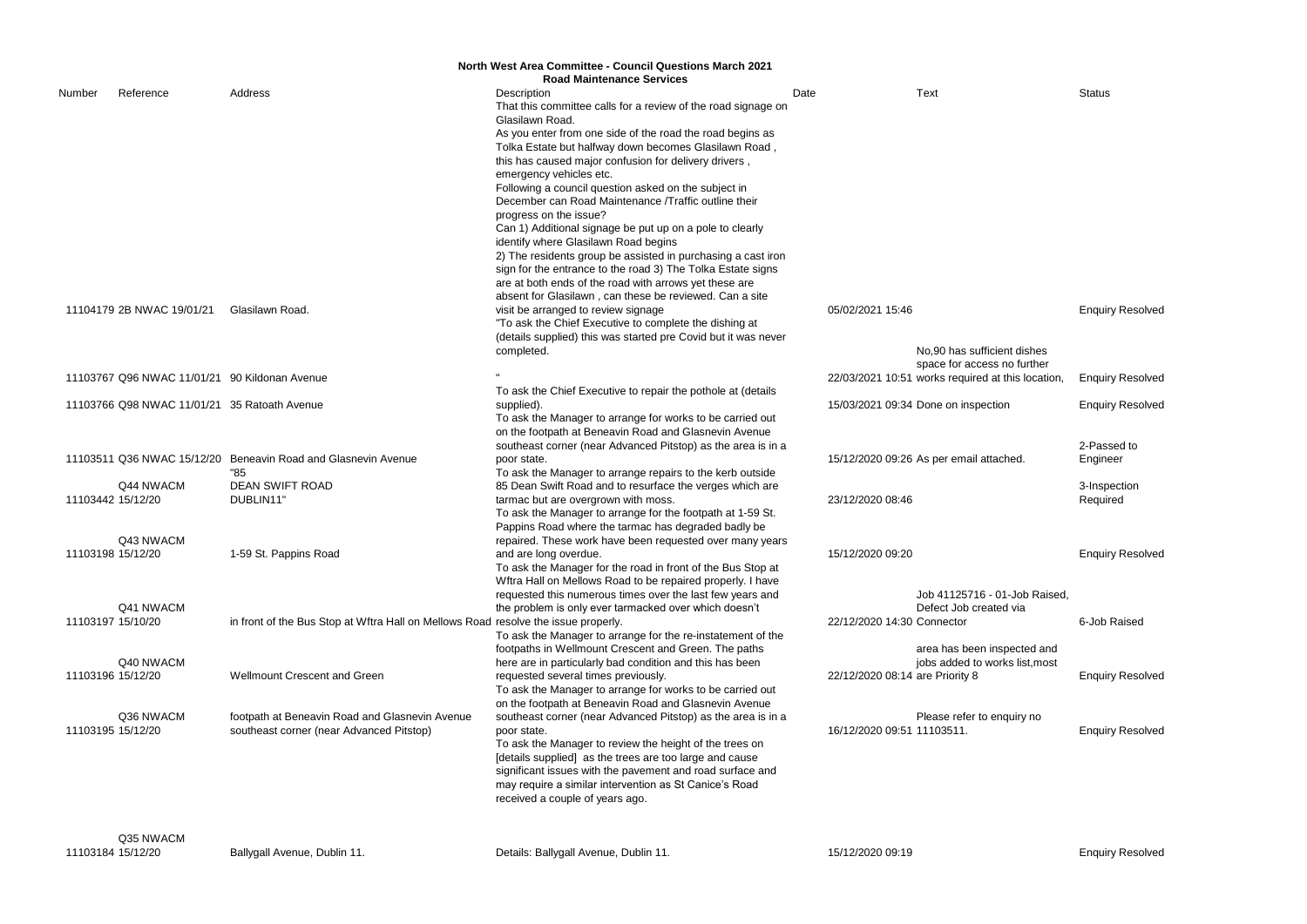|        |                                               |                                                  | <b>North West Area Committee - Council Questions March 2021</b>                                                                                                                                                                                                                                                                                                                    |      |                                |                                                                             |                         |
|--------|-----------------------------------------------|--------------------------------------------------|------------------------------------------------------------------------------------------------------------------------------------------------------------------------------------------------------------------------------------------------------------------------------------------------------------------------------------------------------------------------------------|------|--------------------------------|-----------------------------------------------------------------------------|-------------------------|
|        |                                               |                                                  | <b>Road Maintenance Services</b>                                                                                                                                                                                                                                                                                                                                                   |      |                                |                                                                             |                         |
| Number | Reference                                     | Address                                          | Description<br>"To ask the Manager to fill in the empty tree pit at [details<br>supplied] as it poses a significant trip hazard since the tree<br>was removed.                                                                                                                                                                                                                     | Date |                                | Text                                                                        | <b>Status</b>           |
|        | Q32 NWACM<br>11103183 15/12/20                | 35/37 Casement Drive                             | Details: 35/37 Casement Drive                                                                                                                                                                                                                                                                                                                                                      |      |                                | Job 41125712 - 05-Job<br>22/12/2020 08:13 Scheduled, Work Crew              | 7-Job Passed to<br>Crew |
|        |                                               |                                                  | To ask the Manager to repair the pavement surface at<br>[details supplied] as the pavement slab has lifted and poses                                                                                                                                                                                                                                                               |      |                                |                                                                             |                         |
|        | 11103180 Q31 NWAC 15/12/20                    | "51<br><b>GROVE PARK ROAD</b><br>DUBLIN11'       | a trip hazard.<br>Details: 51 Grove Park Road,                                                                                                                                                                                                                                                                                                                                     |      | 22/12/2020 14:31 Connector     | Job 41125715 - 01-Job Raised,<br>Defect Job created via                     | 6-Job Raised            |
|        |                                               | "38                                              |                                                                                                                                                                                                                                                                                                                                                                                    |      |                                |                                                                             |                         |
|        | 11103179 Q30 NWAC 15/12/20 DUBLIN11'          | <b>RATHVILLY DRIVE</b>                           | To ask the Manager to repair the road surface at [details<br>supplied].<br>"To ask the Manager to expedite the repair of the pathway<br>outside (details supplied). There have been a number of<br>falls at this location.                                                                                                                                                         |      |                                | Defects created and added to<br>08/03/2021 11:00 list on previous enquiries | <b>Enquiry Resolved</b> |
|        | 11103157 Q21 NWAC 15/12/20 1A Sycamore Park   |                                                  | Details: 1A Sycamore Park there have been a number of<br>falls at this location                                                                                                                                                                                                                                                                                                    |      | 15/03/2021 10:12 Connector     | Job 41128114 - 01-Job Raised,<br>Defect Job created via                     | 6-Job Raised            |
|        |                                               |                                                  |                                                                                                                                                                                                                                                                                                                                                                                    |      |                                | Job 41125723 - 01-Job Raised                                                |                         |
|        |                                               | 11103156 Q20 NWAC 15/12/20 72-74 Plunkett Avenue | To ask the Manager to review the huge tree and pathways<br>outside 72-74 Plunkett Avenue<br>"To ask the Manager to carry out a full review of the new<br>pathways at (details supplied) Was the funding allocated to<br>repave the whole pathway. The standard of this work<br>compared to a private contractor across the road is<br>incomparable.                                |      | 22/12/2020 14:30 Connector     | Defect Job created via                                                      | 6-Job Raised            |
|        |                                               |                                                  |                                                                                                                                                                                                                                                                                                                                                                                    |      |                                | These works were carried out as<br>localized repair works by dcc            |                         |
|        | 11103155 Q19 NWAC 15/12/20 19-35 Dunsink Road |                                                  | Details: 19-35 Dunsink Road                                                                                                                                                                                                                                                                                                                                                        |      | 22/03/2021 11:02 satisfactory, | direct labour and as such are                                               | <b>Enquiry Resolved</b> |
|        |                                               |                                                  | To ask the Chief Executive to widen and resurface the lay by<br>at (details supplied) as was done at a similar layby further up<br>the same road as residents have insufficient space to park<br>their cars and access their driveways, the surface is also in<br>very poor condition and water pools in areas where the<br>tarmac has worn, presenting a significant trip hazard. |      |                                |                                                                             |                         |
|        | 11102839 Q130 CM 07/12/20                     | numbers 70-80 Griffith Road, Dublin 11           | Details: numbers 70-80 Griffith Road, Dublin 11<br>As you enter from one side of the road the road begins as<br>Tolka Estate but halfway down becomes Glasilawn Road,<br>this has caused major confusion for delivery drivers,<br>emergency vehicles etc.                                                                                                                          |      | 02/12/2020 14:50               |                                                                             | <b>Enquiry Resolved</b> |
|        |                                               | "Glasilawn Road                                  | Can 1) Additional signage be put up on a pole to clearly<br>identify where Glasilawn Road begins<br>2) The residents group be assisted in purchasing a cast iron<br>sign for the entrance to the road 3) The Tolka Estate signs<br>are at both ends of the road with arrows yet these are<br>absent for Glasilawn, can these be reviewed.                                          |      |                                | Erection of signs is subject to                                             | 2-Passed to             |
|        | 11102797 Q50 NWCC 07/12/20                    |                                                  | 4) Can a site visit be arranged to review signage.                                                                                                                                                                                                                                                                                                                                 |      |                                | 10/12/2020 11:44 Stores' procurement.                                       | Inspector               |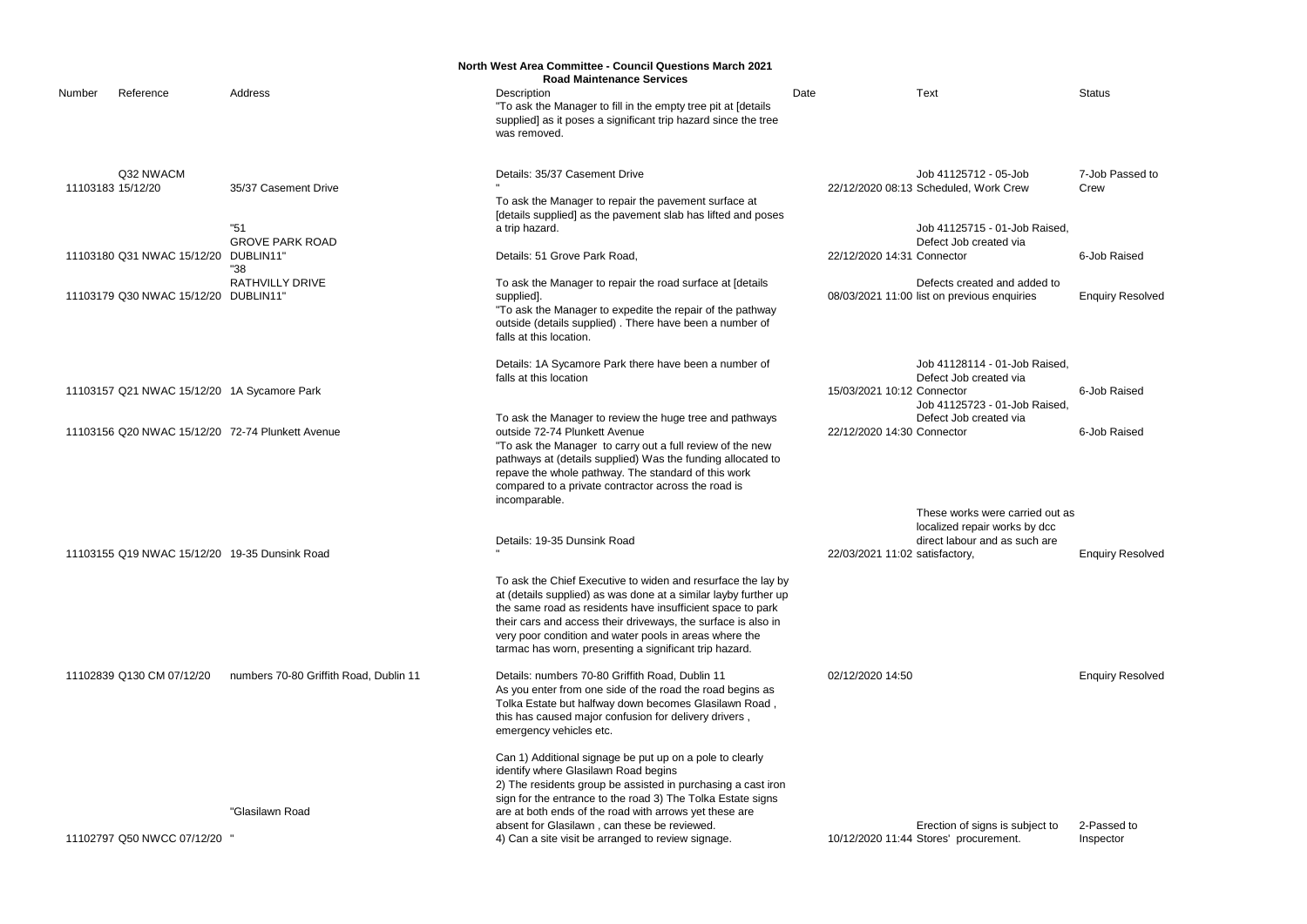|                   | <b>North West Area Committee - Council Questions March 2021</b><br><b>Road Maintenance Services</b> |                                                                                  |                                                                                                                                                                                                                                                                |      |                                    |                                                                                          |                         |  |  |  |
|-------------------|-----------------------------------------------------------------------------------------------------|----------------------------------------------------------------------------------|----------------------------------------------------------------------------------------------------------------------------------------------------------------------------------------------------------------------------------------------------------------|------|------------------------------------|------------------------------------------------------------------------------------------|-------------------------|--|--|--|
| Number            | Reference                                                                                           | Address                                                                          | Description<br>To ask the Chief Executive for an update on the proposed                                                                                                                                                                                        | Date |                                    | Text                                                                                     | <b>Status</b>           |  |  |  |
|                   | 11102792 Q27 NWCQ 07/12/20 Westwood Road.                                                           | Ratoath Road between Ratoath Avenue and                                          | road works planned for Ratoath Road between junction of<br>Ratoath Avenue and Westwood Road.<br>"To ask the Manager for a reduced fee to be applied to<br>extending the dishing outside (details supplied) as it is only<br>an extension to existing dishing.  |      | 02/12/2020 14:43                   |                                                                                          | <b>Enquiry Resolved</b> |  |  |  |
| 11101752 17/11/20 | Q49 NWACM                                                                                           | "182<br><b>HILLCREST PARK</b><br>DUBLIN11"                                       | Details: 182 Hillcrest Park                                                                                                                                                                                                                                    |      | 13/11/2020 10:37                   |                                                                                          | <b>Enquiry Resolved</b> |  |  |  |
|                   |                                                                                                     |                                                                                  | To ask the Manager when repairs to (details supplied) as<br>agreed in the 2020 works programme will be carried out.                                                                                                                                            |      |                                    |                                                                                          |                         |  |  |  |
| 11101751 17/11/20 | Q46 NWACM                                                                                           | Pathways on Dunsink Road, Tolka Cottages, Ballygall<br>Parade and Sycamore Road. | Details: Pathways on Dunsink Road, Tolka Cottages,<br>Ballygall Parade and Sycamore Road.<br>To ask the Manager to arrange for the repair of the roadway                                                                                                       |      | 13/11/2020 10:37                   | I have sent an email to Senior                                                           | <b>Enquiry Resolved</b> |  |  |  |
| 11101750 17/11/20 | Q45 NWACM                                                                                           | the bus stop on Seamus Ennis Road beside<br>Supervalu, Finglas Village.          | at the bus stop on Seamus Ennis Road beside Supervalu,<br>Finglas Village.                                                                                                                                                                                     |      | 16/11/2020 12:05 this to contract. | Executive Engineer to allocate                                                           | <b>Enquiry Resolved</b> |  |  |  |
| 11101749 17/11/20 | Q35 NWACM                                                                                           | long School Road outside Mother of Divine Grace<br>School.                       | To ask the Manager to repair the ramps along School Road<br>outside Mother of Divine Grace School.                                                                                                                                                             |      | 09/03/2021 11:02 Connector         | Job 41128070 - 01-Job Raised,<br>Defect Job created via                                  | 6-Job Raised            |  |  |  |
| 11101748 17/11/20 | Q29 NWACM                                                                                           | "38<br><b>CLUNE ROAD</b><br>DUBLIN11"                                            | To ask the Manager to repair the broken pavement outside<br>[details supplied]<br>Details: 38 Clune Road,                                                                                                                                                      |      | 02/12/2020 10:15 no,41120998       | A job has previously been<br>created for this location job                               | <b>Enquiry Resolved</b> |  |  |  |
| 11101747 17/11/20 | Q28 NWACM                                                                                           | bus stop outside SuperValu on the Seamus Ennis<br>Road,                          | To ask the Manager to repair the broken road surface at the<br>bus stop outside SuperValu on the Seamus Ennis Road,<br>"To ask the Manager to inspect and prune the trees on<br>(details supplied)                                                             |      | 16/11/2020 12:05 this to contract. | I have sent an email to Senior<br>Executive Engineer to allocate                         | <b>Enquiry Resolved</b> |  |  |  |
| 11101746 17/11/20 | Q27 NWACM                                                                                           | Plunkett Crescent.                                                               | Details: Plunkett Crescent.<br>"To ask the Manager to repair the broken pavement at<br>[details supplied]                                                                                                                                                      |      | 13/11/2020 10:34                   |                                                                                          | <b>Enquiry Resolved</b> |  |  |  |
| 11101745 17/11/20 | Q26 NWACM                                                                                           | 14/16 Ballygall Avenue.                                                          | Details: 14/16 Ballygall Avenue.<br>To ask the Chief Executive to prioritise the resurfacing of the                                                                                                                                                            |      | 02/03/2021 08:56 Connector         | Job 41127674 - 01-Job Raised,<br>Defect Job created via<br>This should be Finglas Road ( | 6-Job Raised            |  |  |  |
|                   | 11101355 Q98 CM 021120                                                                              | old Finglas Road                                                                 | cycleway on the old Finglas Road, it is in a bad state of<br>repair, especially outside Glasnevin Cemetery<br>To ask the Chief Executive to inspect the tree outside<br>(details supplied) with a view to removal. The tree is                                 |      |                                    | not old Finglas Road). Will you<br>25/03/2021 08:59 please amend. Thanks                 | 2-Passed to<br>Engineer |  |  |  |
|                   | 11101236 Q99 NWCC 20/11/20 40 Kildonan Road                                                         |                                                                                  | preventing the resident from installing a driveway on his<br>property.<br>"To ask the Chief Executive to arrange for the footpath at<br>(details supplied) to be re-instated as it is in a poor state and<br>is an accident waiting to happen via trip hazard. |      | 23/10/2020 08:20                   |                                                                                          | <b>Enquiry Resolved</b> |  |  |  |
|                   |                                                                                                     | "53                                                                              |                                                                                                                                                                                                                                                                |      |                                    |                                                                                          |                         |  |  |  |
|                   | 11101171 Q30 CM 021120                                                                              | <b>CRANOGUE CLOSE</b><br>DUBLIN11"                                               | Details: 53 Crannogue Close                                                                                                                                                                                                                                    |      |                                    | 18/11/2020 09:44 Will be done in due course,                                             | 6-Job Raised            |  |  |  |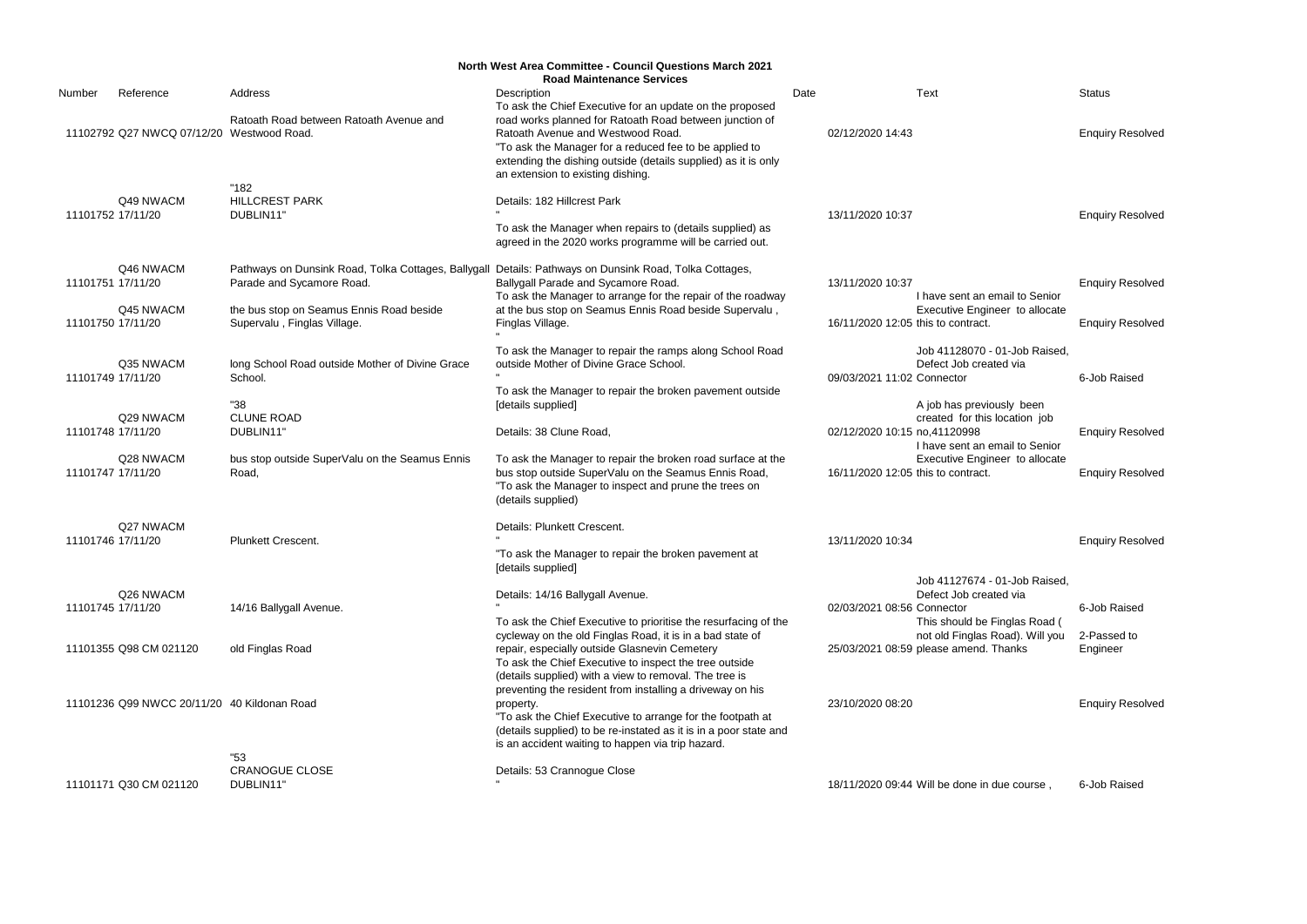|        | North West Area Committee - Council Questions March 2021<br><b>Road Maintenance Services</b> |                                                                        |                                                                                                                                                                                                                                                                                                                                                     |                                   |                                                                                                                    |                         |  |  |  |  |
|--------|----------------------------------------------------------------------------------------------|------------------------------------------------------------------------|-----------------------------------------------------------------------------------------------------------------------------------------------------------------------------------------------------------------------------------------------------------------------------------------------------------------------------------------------------|-----------------------------------|--------------------------------------------------------------------------------------------------------------------|-------------------------|--|--|--|--|
| Number | Reference                                                                                    | Address                                                                | Description<br>"To ask the Manager to replace a missing bollard at (details<br>supplied) as cars are causing danger to pedestrians and<br>road users by driving up on the path and through the gap<br>created by the missing bollard at what is supposed to be a<br>cul-de-sac                                                                      | Date                              | <b>Text</b>                                                                                                        | <b>Status</b>           |  |  |  |  |
|        |                                                                                              | 11100941 Q39 NWAC 20/10/20 junction of Oakwood Road and Jamestown Road | Details: At the blocked-off junction of Oakwood Road and<br>Jamestown Road and there has been a Job 41102611 on<br>10/07/2019 scheduled but never completed                                                                                                                                                                                         |                                   | No Ballard appears to be<br>02/12/2020 09:53 missing at this location,                                             | <b>Enquiry Resolved</b> |  |  |  |  |
|        | 11100905 Q37 NWAC 20/10/20 Tolka Cottages                                                    |                                                                        | To ask the Manager for the timescales for resurfacing works<br>at (details supplied) which is due to be resurfaced this year<br>and residents would like to know the timescales.                                                                                                                                                                    | 15/10/2020 08:42                  |                                                                                                                    | <b>Enquiry Resolved</b> |  |  |  |  |
|        | 11103154 Q1 NWAC 15/12/20                                                                    | Sillogue Gardens                                                       | To ask the Manager when the new footpaths will be going<br>into Sillogue Gardens as well as the new public lighting                                                                                                                                                                                                                                 | 02/12/2020 14:51 and Constrcution | This is a matter for Road Design                                                                                   | <b>Enquiry Resolved</b> |  |  |  |  |
|        |                                                                                              | 11100609 Q27 NWAC 20/10/20 Ballymun/Finglas Area                       | To ask the Manager for a list of all outstanding road<br>maintenance repairs in the Ballymun-Finglas local electoral<br>area in tabular form. To include when the request was first<br>received and a potential timeline for repair.<br>To ask the Manager to inspect the pathways at (details<br>supplied)                                         | 13/10/2020 09:56                  |                                                                                                                    | <b>Enquiry Resolved</b> |  |  |  |  |
|        | 11100607 Q21 NWAC 20/10/20 Finglas Park                                                      |                                                                        | Details: Finglas Park, a number of section repairs were<br>done previously. Residents have particular concerns about<br>the concrete covering the tree area following these repairs<br>(the attached is outside 62 Finglas Park)<br>"To ask the Manager when the footpaths on Fitzmaurice<br>Road at the shops will be repaired                     |                                   | Spoke to Area Inspector and he<br>14/10/2020 15:12 will arrange to rectify.                                        | <b>Enquiry Resolved</b> |  |  |  |  |
|        | 11100606 Q19 NWAC 20/10/20 Fitzmaurice Road                                                  |                                                                        |                                                                                                                                                                                                                                                                                                                                                     | 14/10/2020 15:11                  |                                                                                                                    | <b>Enquiry Resolved</b> |  |  |  |  |
|        | 11100605 Q15 NWAC 20/10/20 Cardiffsbridge shops                                              |                                                                        | To ask the Manager to repair the footpaths at the<br>Cardiffsbridge Road Shops                                                                                                                                                                                                                                                                      |                                   | 08/03/2021 11:24 No defect at mapped location                                                                      | <b>Enquiry Resolved</b> |  |  |  |  |
|        |                                                                                              | 11100243 Q108 NWC 05/10/20 31 Grove Park Avenue                        | To ask the Chief Executive to repair the footpath at (details<br>supplied), as this has been on a repair list for several years.<br>Details: 31 Grove Park Avenue, Dublin 11<br>"To ask the Chief Executive to arrange for the replacement<br>of red brick ramp adjacent (details supplied) Sandyhill<br>Gardens. The ramp is in a very poor state. |                                   | This has been previously added<br>to works list and will be done in<br>02/12/2020 09:48 due course job no,41095079 | <b>Enquiry Resolved</b> |  |  |  |  |
|        | 11100162 Q13 NWC 05/10/20                                                                    | 95 Sandyhill Gardens                                                   | Details: 95                                                                                                                                                                                                                                                                                                                                         |                                   | 18/11/2020 09:54 Will be done in due course,                                                                       | 7-Job Passed to<br>Crew |  |  |  |  |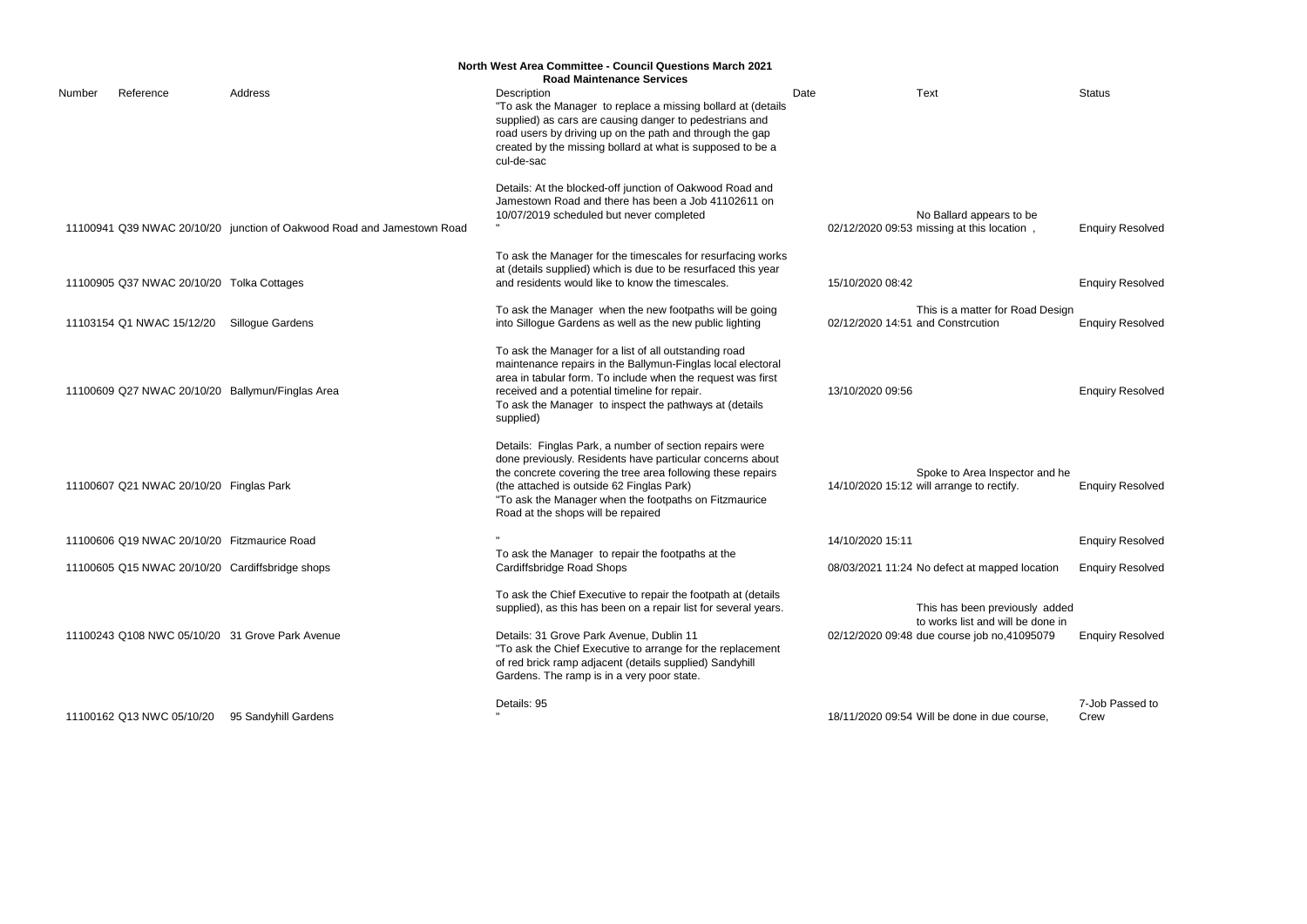|                                                                                  | <b>Enquiry Resolved</b> |
|----------------------------------------------------------------------------------|-------------------------|
| Job 41122659 - Job Closed,<br>Finnish<br>Duplicate job. Job was already          | <b>Enquiry Resolved</b> |
| passed to the inspector with<br>photo attached.<br>Job 41122423 - 01-Job Raised, | <b>Enquiry Resolved</b> |
| Defect Job created via<br>Connector                                              | 6-Job Raised            |

|        | North West Area Committee - Council Questions March 2021 |                   |  |                                                                                                                                                                                                                                                                                                                                                                                                                                                                                                                              |      |                            |                                                                                              |                         |  |  |
|--------|----------------------------------------------------------|-------------------|--|------------------------------------------------------------------------------------------------------------------------------------------------------------------------------------------------------------------------------------------------------------------------------------------------------------------------------------------------------------------------------------------------------------------------------------------------------------------------------------------------------------------------------|------|----------------------------|----------------------------------------------------------------------------------------------|-------------------------|--|--|
|        |                                                          |                   |  | <b>Road Maintenance Services</b>                                                                                                                                                                                                                                                                                                                                                                                                                                                                                             |      |                            |                                                                                              |                         |  |  |
| Number | Reference                                                | Address           |  | Description<br>issues in Glasnevin Village and to please provide an update<br>on the followi) Following requests from residents to DCC for<br>Welcome to Glasnevin Village signage to be placed at both<br>ends of the village, could this please be provided by DCC<br>and is there a timeline as to when the signs may be<br>installed?                                                                                                                                                                                    | Date |                            | <b>Text</b>                                                                                  | <b>Status</b>           |  |  |
|        |                                                          |                   |  | B) Could Glasnevin Village please be prioritised for the<br>weeds to be removed from the road network throughout the<br>whole village and is there a date as to when this may be<br>carried out?                                                                                                                                                                                                                                                                                                                             |      |                            |                                                                                              |                         |  |  |
|        |                                                          |                   |  | C) Seven street light poles near the National Botanic Garden<br>entrance were painted by DCC in September. All light poles<br>in Glasnevin Village need painting, could this please be<br>prioritised?                                                                                                                                                                                                                                                                                                                       |      |                            |                                                                                              |                         |  |  |
|        |                                                          |                   |  | D) Could the ongoing issue of illegally parked vehicles in<br>cycle lanes and on footpaths at Glasnevin Village please be<br>addressed, it is particularly a problem outside the National<br>Botanic Gardens. The loading bay outside McMahons Café<br>in the village is also continually used for parking. The village<br>is being used as a 'park and ride' facility. Could DCC also<br>engage with the Bon Secours hospital to ensure that<br>hospital staff are parking in designated parking areas<br>provided to them. |      |                            |                                                                                              |                         |  |  |
|        | 11099975 Q87 NWAC 5/10/20                                | Glasnevin Village |  | E) Could the black steel bollards which are placed outside<br>the Botanic Gardens be extended to the bridge at Glasnevin<br>Hill, which would also help against the ongoing issue of<br>illegal parking and to ensure a safer environment for cyclists<br>and pedestrians.                                                                                                                                                                                                                                                   |      | 01/10/2020 15:44           |                                                                                              | <b>Enquiry Resolved</b> |  |  |
|        | 11099938 Q22 NWC 05/10/20 Shangan Road                   |                   |  | To ask the Chief Executive when the footpaths will be<br>repaired on Shangan Road beside the Shops.<br>To ask the Chief Executive to do a full review of the service<br>provision in Valeview                                                                                                                                                                                                                                                                                                                                |      | 01/10/2020 15:45           |                                                                                              | <b>Enquiry Resolved</b> |  |  |
|        | 11099928 Q21 NWAM 5/10/20                                | Valeview          |  | Finglas. The grass is only partially being cut, weeds are<br>widespread, the footpaths are<br>broken, street lighting is badly rusted. Can we put together a<br>programme of works to include weeding, painting, planting,<br>and adequate grass cutting.                                                                                                                                                                                                                                                                    |      | 09/02/2021 09:02 Connector | Job 41127048 - 01-Job Raised,<br>Defect Job created via                                      | 6-Job Raised            |  |  |
|        |                                                          |                   |  | To ask the Chief Executive to arrange for the footpath along<br>Cappagh Road (in particular the one opposite Colaiste Eoin)<br>to be resurfaced as it is in a bad state and creates many trip<br>hazards. This stretch is used by lots of people to access                                                                                                                                                                                                                                                                   |      |                            |                                                                                              |                         |  |  |
|        | 11099877 Q14 NWC 05/10/20                                | Caoppagh Road     |  | church, schools and Finglas Village.<br>To ask the Manager to arrange for the ramp at 411 Coultry                                                                                                                                                                                                                                                                                                                                                                                                                            |      | 22/09/2020 08:49           |                                                                                              | <b>Enquiry Resolved</b> |  |  |
|        | 11098973 Q2 NWAC 15/09/20                                | 411 Coultry Road  |  | Road to be re-instated as it has fallen into a bad state of<br>disrepair.<br>To ask the Manager to repair or replace the speed ramp at<br>(details supplied) as it is in very poor condition, is no longer                                                                                                                                                                                                                                                                                                                   |      | 18/11/2020 15:29 Finnish   | Job 41122659 - Job Closed,<br>Duplicate job. Job was already<br>passed to the inspector with | <b>Enquiry Resolved</b> |  |  |
|        | 11098972 Q23 NWAC 15/09/20 Coultry Road                  |                   |  | fit for purpose and is not safe for cars.                                                                                                                                                                                                                                                                                                                                                                                                                                                                                    |      |                            | 14/09/2020 15:24 photo attached.<br>Job 41122423 - 01-Job Raised,                            | <b>Enquiry Resolved</b> |  |  |
|        | 11098968 Q28 NWAC 15/09/20 44 Glasilawn Road             |                   |  | To ask the Manager to repair the badly damaged pathway<br>outside (details supplied).                                                                                                                                                                                                                                                                                                                                                                                                                                        |      | 29/09/2020 14:45 Connector | Defect Job created via                                                                       | 6-Job Raised            |  |  |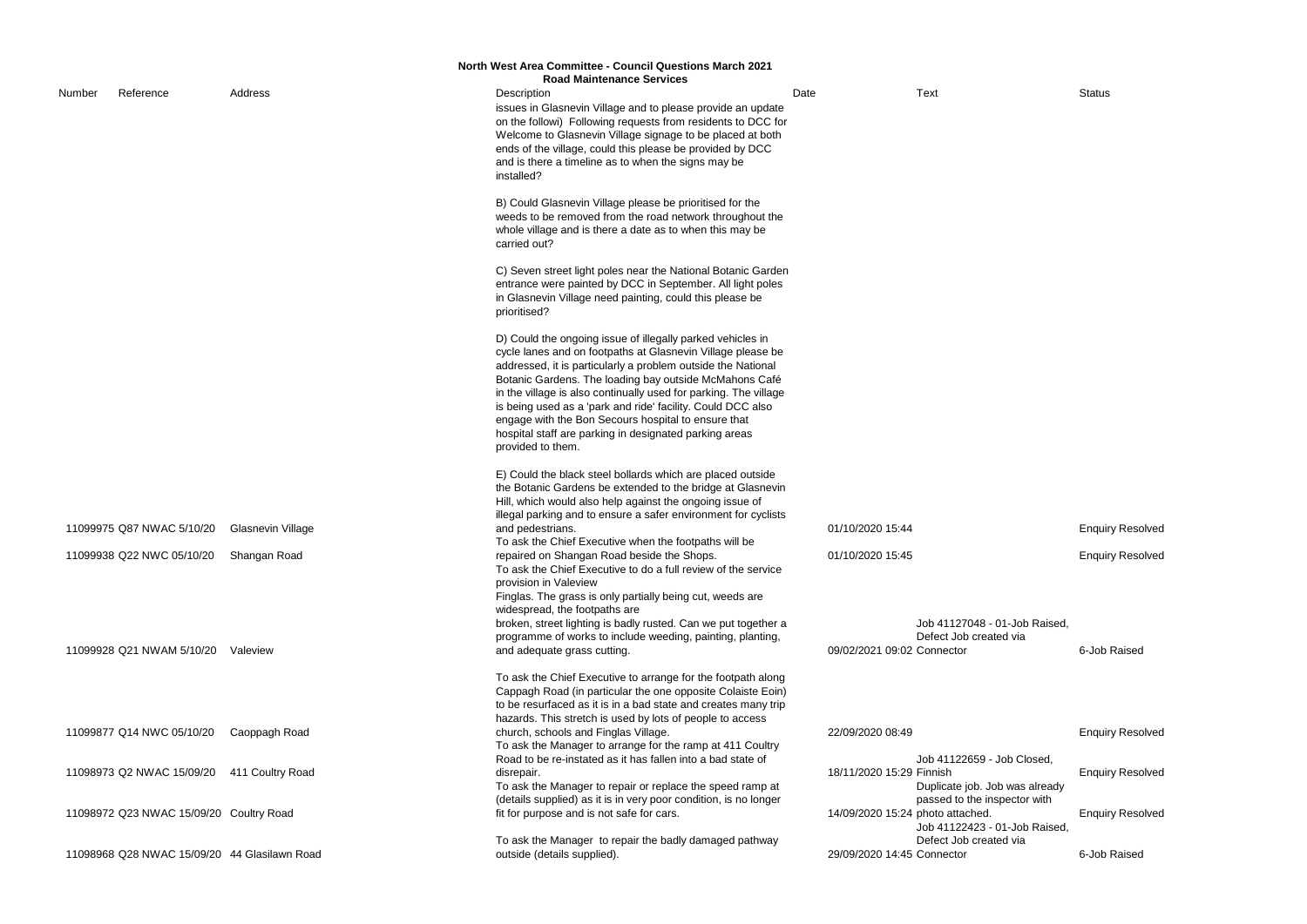|        |                                                                        |                                                                    | <b>North West Area Committee - Council Questions March 2021</b><br><b>Road Maintenance Services</b>                                                                                                                                                                                                                                                                                    |      |                                                              |                                                                                                                                                                                                  |                                         |
|--------|------------------------------------------------------------------------|--------------------------------------------------------------------|----------------------------------------------------------------------------------------------------------------------------------------------------------------------------------------------------------------------------------------------------------------------------------------------------------------------------------------------------------------------------------------|------|--------------------------------------------------------------|--------------------------------------------------------------------------------------------------------------------------------------------------------------------------------------------------|-----------------------------------------|
| Number | Reference                                                              | Address                                                            | Description                                                                                                                                                                                                                                                                                                                                                                            | Date |                                                              | Text<br>There are no immediate plans                                                                                                                                                             | <b>Status</b>                           |
|        | 11098966 Q37 NWAC 15/09/20 Northway Estate<br>11098653 Q79 CM 07/09/20 | 79 Willow Park Road                                                | To ask the Manager for a list in tabular form of planned<br>repairs of pathways at (details supplied).<br>To ask the Chief Executive to arrange for repair of the<br>pavement at (details supplied) which has been on the list for<br>repair for over 5 years.<br>To ask the Chief Executive to arrange for the footpath<br>between (details supplied) Kildonan Road to be resurfaced. |      | 02/12/2020 10:28 in this area.<br>01/09/2020 15:11 Connector | for repairs in this area however<br>all localized defects will be<br>done on a priority basis as and<br>when a crew becomes available<br>Job 41121547 - 01-Job Raised,<br>Defect Job created via | <b>Enquiry Resolved</b><br>6-Job Raised |
|        |                                                                        | 11097750 Q13 NWCM 070920 30A Kildonan Road and 44 Kildonan Road.   | This section of road is well used by pedestrians as part of a<br>busy thoroughfare taking people to and from local shops,<br>schools and church etc.<br>"To ask the Manager to arrange for the inspection of the<br>pathways with a view to repair on (details supplied)                                                                                                               |      | 11/08/2020 11:02                                             |                                                                                                                                                                                                  | <b>Enquiry Resolved</b>                 |
|        |                                                                        | 11096443 Q41 NWACM 210720 Sycamore Road leading into Sycamore Park | Details: Sycamore Road leading into Sycamore Park<br>"To ask the Manager to arrange for the repair of the<br>pathway outside (details supplied)                                                                                                                                                                                                                                        |      | 08/07/2020 14:25                                             |                                                                                                                                                                                                  | 2-Passed to<br>Engineer                 |
|        | 11096442 Q38 NWACM 210720 DUBLIN11'                                    | "39<br>NORTHWAY ESTATE                                             | Details: 39 Northway Estate<br>"To ask the Manager to arrange for the permanent repair of<br>the footpath outside (details supplied). A temporary repair<br>was carried out some time ago which is insufficient.                                                                                                                                                                       |      | 08/07/2020 14:22                                             |                                                                                                                                                                                                  | 2-Passed to<br>Engineer                 |
|        | 11096441 Q36 NWACM 210720 DUBLIN11"                                    | "11"<br>PLUNKETT CRESCENT                                          | Details: 11 Plunkett Crescent<br>To ask the Manager arrange for the repair of the pathways<br>at (details supplied)                                                                                                                                                                                                                                                                    |      | 08/07/2020 14:20                                             |                                                                                                                                                                                                  | 2-Passed to<br>Engineer                 |
|        | 11096440 Q35 NWACM 210720 DUBLIN11"                                    | "13"<br><b>BENEAVIN DRIVE</b>                                      | Details: Beneavin Drive, particularly outside no.13<br>"To ask the Chief Executive to review and repair the uneven<br>pavement levels at (details supplied) as the pavement dips<br>due to the chicane and poses a trip hazard for vulnerable                                                                                                                                          |      | 08/07/2020 14:17                                             |                                                                                                                                                                                                  | 2-Passed to<br>Engineer                 |
|        | 11099978 Q110 NWAC 5/10/20                                             | "61 Main Street Finglas Village outside the Down<br>Syndrome shop  | pedestrians.<br>Details: 61 Main Street Finglas Village outside the Down<br>Syndrome shop<br>"To ask the Manager to repair the trench which has been<br>dug to the middle of the road outside (details supplied)                                                                                                                                                                       |      | 05/10/2020 10:25 Engineer.                                   | This is a matter for Traffic as I<br>informed Senior Executive                                                                                                                                   | <b>Enquiry Resolved</b>                 |
|        | 11096439 Q29 NWACM 210720 DUBLIN11'                                    | "1<br><b>SYCAMORE PARK</b>                                         | Details: 1 Sycamore Park Dublin 11.                                                                                                                                                                                                                                                                                                                                                    |      | 08/07/2020 14:15                                             |                                                                                                                                                                                                  | 2-Passed to<br>Engineer                 |

Engineer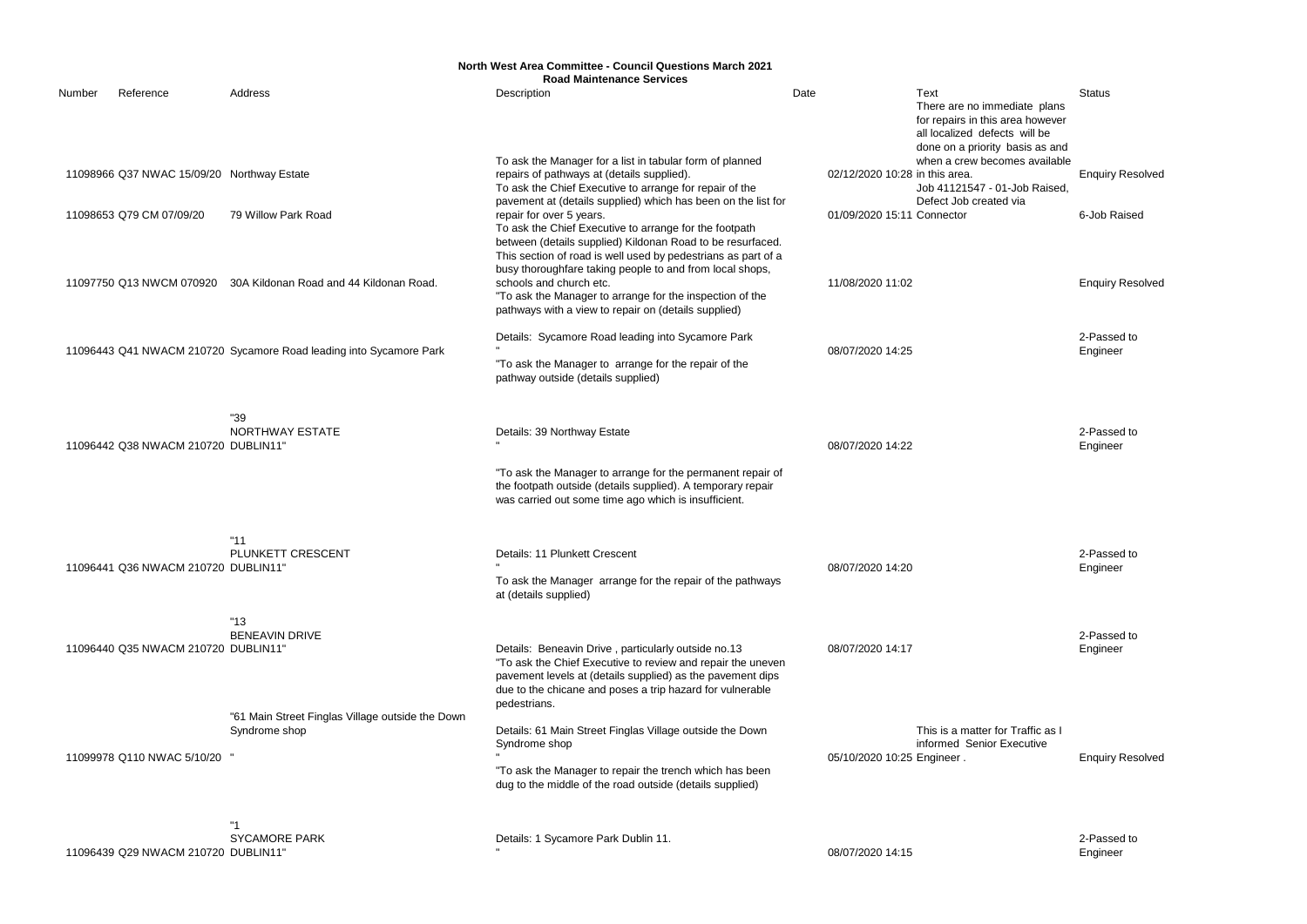2-Passed to Engineer

2-Passed to Engineer

2-Passed to Engineer 2-Passed to Engineer

2-Passed to Engineer

|        | <b>North West Area Committee - Council Questions March 2021</b><br><b>Road Maintenance Services</b> |                                                                                                       |                                                                                                                                                                                                                                                                                                                                                                              |      |                                                           |                           |  |  |  |  |
|--------|-----------------------------------------------------------------------------------------------------|-------------------------------------------------------------------------------------------------------|------------------------------------------------------------------------------------------------------------------------------------------------------------------------------------------------------------------------------------------------------------------------------------------------------------------------------------------------------------------------------|------|-----------------------------------------------------------|---------------------------|--|--|--|--|
| Number | Reference                                                                                           | Address                                                                                               | Description<br>To ask the Manager to install footpath dishing at 31 Dunsink                                                                                                                                                                                                                                                                                                  | Date | <b>Text</b>                                               | <b>Status</b>             |  |  |  |  |
|        |                                                                                                     | 31 Dunsink Road and across the road at the gate<br>11096438 Q20 NWACM 210720 entrance to Farnham Park | Road and across the road at the gate entrance to Farnham<br>Park to enable people with disabilities easier access to the<br>Park.<br>To ask the Manager for an update on the St. Margaret's<br>Road (Lidl) roundabout upgrade. Can the Manager also<br>report as to works required on the footpaths/grass verges<br>along this stretch of St. Margaret's Road (roundabout to |      | 08/07/2020 14:11                                          | 2-Pas<br>Engine           |  |  |  |  |
|        |                                                                                                     | 11096437 Q15 NWACM 210720 St. Margaret's Road (Lidl) roundabout                                       | McKelvey) which has been continuously raised for several<br>years.                                                                                                                                                                                                                                                                                                           |      | 08/07/2020 14:08                                          | 2-Pas<br>Engine           |  |  |  |  |
|        | 11096436 Q12 NWACM 210720 Road<br>11096435 Q11 NWACM 210720 FAIRLAWN ROAD                           |                                                                                                       | To ask the Manager to arrange for footpath dipping for<br>junction of Dunsink Road (near no.19) and Casement disability access on Dunsink Road at junction of Dunsink<br>Road (near no.19) and Casement Road, alongside the park.<br>To ask the Manager to arrange for the resurfacing of                                                                                    |      | 20/07/2020 11:32                                          | 2-Pas<br>Engine<br>2-Pas  |  |  |  |  |
|        | 11096434 Q8 NWACM 210720 Poppintree                                                                 |                                                                                                       | Fairlawn Road which is in a poor condition.<br>To ask the Manager while the slabbing is taking place in the<br>courts in Poppintree if we can look at getting the pavements<br>repaired going into the courts.<br>"To ask the Chief Executive to arrange a resurfacing of the<br>car park at (details supplied).                                                             |      | 08/07/2020 14:02<br>08/07/2020 13:59                      | Engine<br>2-Pas<br>Engine |  |  |  |  |
|        | 11096187 Q52 06/07/20                                                                               | <b>Barry Road</b>                                                                                     | Details: The shopping area on Barry Road.                                                                                                                                                                                                                                                                                                                                    |      | 03/07/2020 16:07                                          | 2-Pas<br>Engine           |  |  |  |  |
|        | 11095818 Q53 CM 06/07/20                                                                            | St Kevins School, Barry Avenue and Plunkett Green                                                     | "To ask the Chief Executive to arrange a clean-up including<br>the removal of the weeds at the walkway between (details<br>supplied).<br>Details: St Kevin's School Barry Avenue and Plunkett Green<br>"To ask the Chief Executive to arrange a clean-up including<br>the removal of the weeds at the walkway between (details<br>supplied).                                 |      | 26/06/2020 13:15                                          | Enqui                     |  |  |  |  |
|        |                                                                                                     |                                                                                                       | Details: St Kevin's School Barry Avenue and Plunkett<br>Green.                                                                                                                                                                                                                                                                                                               |      |                                                           |                           |  |  |  |  |
|        |                                                                                                     | 11095815 Q53 NWAC 06/07/20 St Kevin's School Barry Avenue and Plunkett Green.                         |                                                                                                                                                                                                                                                                                                                                                                              |      | 06/07/2020 08:21 Duplicate<br>Defect added under previous | Enqui                     |  |  |  |  |
|        | 11094843 Q49 NWAC                                                                                   | 105 Northway Estate.                                                                                  | To ask the Manager can paths be repaired at 105 Northway<br>Estate.<br>"To ask the Manager to get the nettles cut around the<br>railings at the green between (details supplied) where<br>flowers have been planted but you cannot see due to<br>nettles.                                                                                                                    |      | enquiry will be done in due<br>08/07/2020 09:40 course,   | Enqui                     |  |  |  |  |
|        |                                                                                                     |                                                                                                       | Details: Ballygall Parade and Crescent and the steps leading<br>down to the church                                                                                                                                                                                                                                                                                           |      | 16/06/2020 11:56 Referred to Parks                        |                           |  |  |  |  |
|        | 11094826 Q38 NWAC 160620                                                                            | <b>Ballygall Parade and Crescent</b>                                                                  | To ask the Manager to arrange for the<br>repaving/replacement of the black tarmacadam on Seamus<br>Ennis Road. It looks appalling for a main entrance into our                                                                                                                                                                                                               |      |                                                           | Enqui                     |  |  |  |  |
|        |                                                                                                     | 11094824 Q26 NWAC 160620 SEAMUS ENNIS ROAD                                                            | village as it has disintegrated. It is a trip also a trip hazard.                                                                                                                                                                                                                                                                                                            |      | 16/06/2020 11:55                                          | Enqui                     |  |  |  |  |

2-Passed to Engineer

**Enquiry Resolved** 

Enquiry Resolved

**Enquiry Resolved** 

n 16 and 16 Parks **16 and 16 and 16 Enquiry Resolved** 

Enquiry Resolved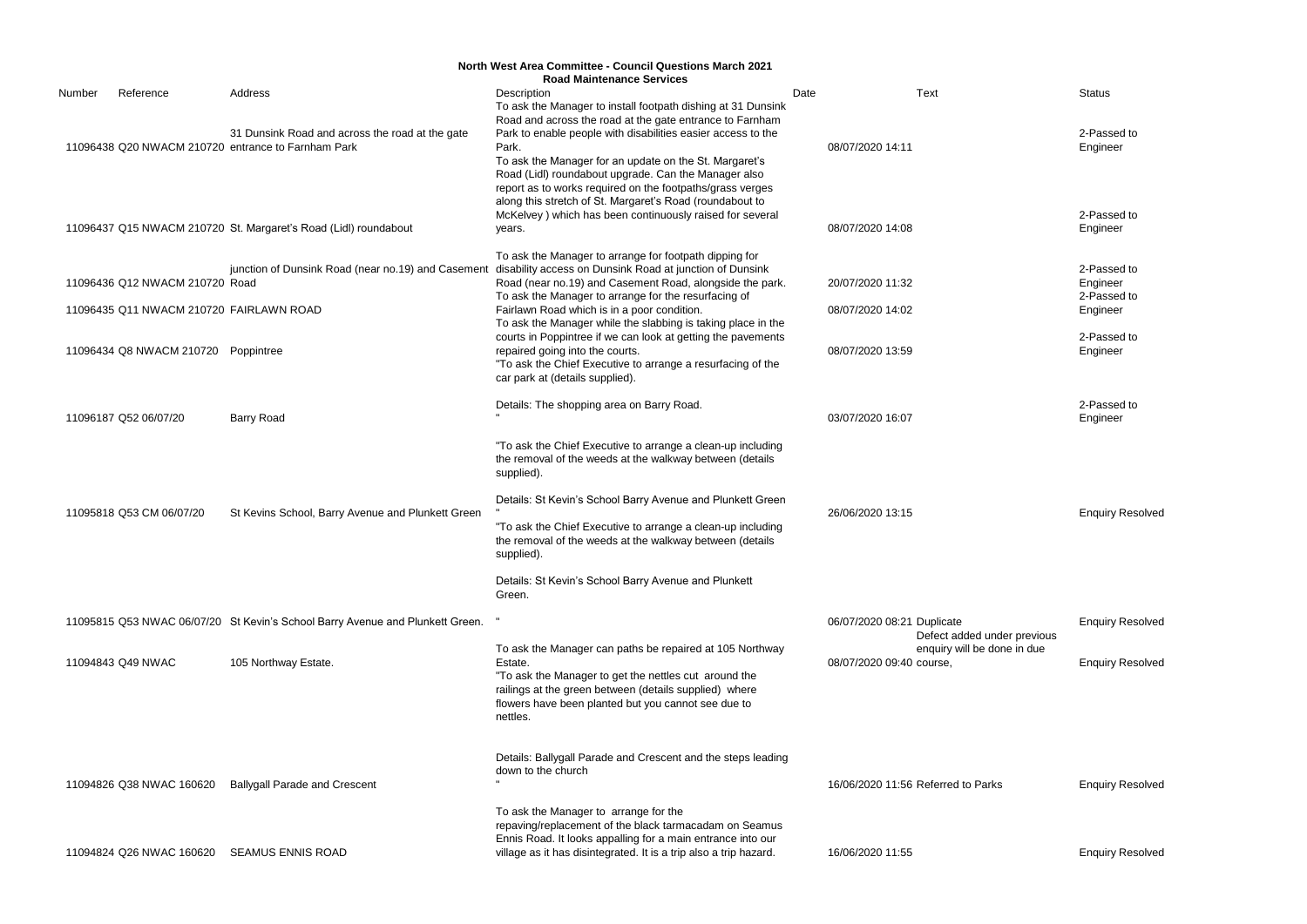|        | North West Area Committee - Council Questions March 2021<br><b>Road Maintenance Services</b> |                                                                          |                                                                                                              |      |                            |                                                                    |                         |  |  |
|--------|----------------------------------------------------------------------------------------------|--------------------------------------------------------------------------|--------------------------------------------------------------------------------------------------------------|------|----------------------------|--------------------------------------------------------------------|-------------------------|--|--|
| Number | Reference                                                                                    | Address                                                                  | Description                                                                                                  | Date |                            | Text                                                               | <b>Status</b>           |  |  |
|        |                                                                                              |                                                                          | To ask the Chief Executive to cut the bushes at the side of                                                  |      |                            |                                                                    |                         |  |  |
|        |                                                                                              | the side of 84 Cairn Court across from St Joseph's                       | 84 Cairn Court across from St Joseph's school which looks                                                    |      |                            |                                                                    |                         |  |  |
|        | 11094742 Q29 CM 080620                                                                       | school                                                                   | very untidy.                                                                                                 |      |                            | 16/06/2020 11:55 Cairn Court belongs to Housing Enquiry Resolved   |                         |  |  |
|        |                                                                                              |                                                                          | To ask the Chief Executive to cut the bushes at the side of                                                  |      |                            |                                                                    |                         |  |  |
|        |                                                                                              |                                                                          | 84 Cairn Court across from St Joseph's school which looks                                                    |      |                            | First notice delivered by                                          | 4-Inspection            |  |  |
|        |                                                                                              | 11094643 Q29 NWAC 08/06/20 84 Cairn Court across from St Joseph's school | very untidy.                                                                                                 |      | 06/08/2020 08:54 letterbox |                                                                    | Completed               |  |  |
|        |                                                                                              |                                                                          | "To ask the Chief Executive to arrange for the pathway to be                                                 |      |                            |                                                                    |                         |  |  |
|        |                                                                                              |                                                                          | repaired outside.                                                                                            |      |                            | Job 41118135 - 01-Job Raised,                                      |                         |  |  |
|        |                                                                                              |                                                                          | Details: 105 Northway Estate                                                                                 |      |                            | Defect Job created via                                             |                         |  |  |
|        | 11094458 Q62 NWAC 08/06/20 105 Northway Estate                                               |                                                                          |                                                                                                              |      | 08/06/2020 06:54 Connector |                                                                    | 6-Job Raised            |  |  |
|        |                                                                                              |                                                                          | To ask the Chief Executive to review the entrance to Griffith                                                |      |                            |                                                                    |                         |  |  |
|        |                                                                                              |                                                                          | Heights coming from Griffith Avenue. The sign for 1 to 8 is                                                  |      |                            |                                                                    |                         |  |  |
|        |                                                                                              |                                                                          | on the wall and is not clearly visible when driving. Can a                                                   |      |                            |                                                                    |                         |  |  |
|        |                                                                                              | ntrance to Griffith Heights coming from Griffith                         | ramp also be placed after the junction as cars speed into the                                                |      |                            |                                                                    |                         |  |  |
|        | 11093970 Q6 CM 080620                                                                        | Avenue.                                                                  | street not realising there is a cul de sac here.                                                             |      |                            | 04/02/2021 10:47 Signage in place                                  | <b>Enquiry Resolved</b> |  |  |
|        |                                                                                              |                                                                          | To ask the Manager when the works at the Poppintree                                                          |      |                            |                                                                    |                         |  |  |
|        |                                                                                              |                                                                          | roundabout might be completed given the current                                                              |      |                            |                                                                    |                         |  |  |
|        | 11093708 Q31 NWAC 190520                                                                     | Poppintree roundabout                                                    | restrictions.<br>To ask the Manager what is the plan to remedy a hole in the                                 |      | 11/05/2020 09:15           |                                                                    | <b>Enquiry Resolved</b> |  |  |
|        |                                                                                              |                                                                          | footpath where a tree has been removed and see can a new                                                     |      |                            | This is a matter for Parks to                                      |                         |  |  |
|        | 11093707 Q15 NWAC 190520                                                                     | Outside 22 Oakwood Road, Finglas East, Dublin 11                         | tree be planted where the hole is.                                                                           |      |                            | 11/05/2020 09:14 respond/assess/replace the tree. Enquiry Resolved |                         |  |  |
|        |                                                                                              |                                                                          | "To ask the Manager to arrange for the repair of the pathway                                                 |      |                            |                                                                    |                         |  |  |
|        |                                                                                              |                                                                          | outside (details supplied)                                                                                   |      |                            |                                                                    |                         |  |  |
|        |                                                                                              | "36                                                                      |                                                                                                              |      |                            | Job 41117794 - 01-Job Raised,                                      |                         |  |  |
|        |                                                                                              | <b>DUNSINK PARK</b>                                                      | Details: 36 Dunsink Park                                                                                     |      |                            | Defect Job created via                                             |                         |  |  |
|        | 11093706 Q5 NWAC 190520                                                                      | DUBLIN11"                                                                |                                                                                                              |      | 26/05/2020 15:29 Connector |                                                                    | 6-Job Raised            |  |  |
|        |                                                                                              |                                                                          | To ask the Chief Executive arrange for the pathway to be                                                     |      |                            | this has been allocated to crew                                    |                         |  |  |
|        | 11093448 Q22 NWAC 110520                                                                     | 50/52 Kildonan Road.                                                     | repaired outside (details supplied)                                                                          |      |                            | 03/06/2020 15:07 from previous enquiry                             | <b>Enquiry Resolved</b> |  |  |
|        |                                                                                              | "189                                                                     |                                                                                                              |      |                            |                                                                    |                         |  |  |
|        |                                                                                              | <b>JAMESTOWN ROAD</b>                                                    | To ask the Chief Executive arrange for the dip in the                                                        |      |                            |                                                                    |                         |  |  |
|        | 11093447 Q21 NWAC 110520                                                                     | DUBLIN11"                                                                | roadway outside (details supplied) to be repaired.                                                           |      | 25/06/2020 08:15           |                                                                    | <b>Enquiry Resolved</b> |  |  |
|        |                                                                                              | "12"                                                                     |                                                                                                              |      |                            | Job 41118113 - 01-Job Raised,                                      |                         |  |  |
|        |                                                                                              | <b>BARRY AVENUE</b><br>DUBLIN11"                                         | To ask the Chief Executive to arrange for the pathway to be<br>repaired outside (details supplied).          |      |                            | Defect Job created via                                             | 6-Job Raised            |  |  |
|        | 11093446 Q20 NWAC 110520                                                                     |                                                                          |                                                                                                              |      | 04/06/2020 15:40 Connector | Spoke to the lady owner at this                                    |                         |  |  |
|        |                                                                                              |                                                                          | To ask the Manager to send details to (details supplied) in                                                  |      |                            | address and she explained it                                       |                         |  |  |
|        |                                                                                              | "12"                                                                     | relation to a proposed application for a drive in/path dishing.                                              |      |                            | was the tree she wants removed                                     |                         |  |  |
|        |                                                                                              | <b>CAPPAGH DRIVE</b>                                                     | The lady is disabled and requires the afore mentioned works                                                  |      |                            | reffered her to parks department                                   |                         |  |  |
|        | 11093159 Q2 NWAC 210420                                                                      | DUBLIN11"                                                                | for ease of access to the home.                                                                              |      | 16/06/2020 09:49           |                                                                    | <b>Enquiry Resolved</b> |  |  |
|        |                                                                                              |                                                                          | To ask the Manager to resurface the road at Ballygall                                                        |      |                            |                                                                    |                         |  |  |
|        |                                                                                              |                                                                          | Place/Ballygall Parade at the roundabouts. The road is in                                                    |      |                            | Job 41117815 - Job Closed, All                                     |                         |  |  |
|        | 11093158 Q1 NWACM 210420                                                                     | <b>Ballygall Place/Ballygall Parade</b>                                  | poor condition at these 2 places.                                                                            |      |                            | 07/09/2020 15:35 pothole done                                      | <b>Enquiry Resolved</b> |  |  |
|        |                                                                                              |                                                                          | To ask the Chief Executive to provide an update for the                                                      |      |                            |                                                                    |                         |  |  |
|        |                                                                                              |                                                                          | upgrading of Ratoath Road (between Westwood Road and                                                         |      |                            |                                                                    |                         |  |  |
|        |                                                                                              |                                                                          | Ratoath Avenue/Dunsoghly). At present there are no                                                           |      |                            |                                                                    |                         |  |  |
|        |                                                                                              |                                                                          | footpath facilities on this stretch and we had previously                                                    |      |                            |                                                                    |                         |  |  |
|        |                                                                                              |                                                                          | Ratoath Road (between Westwood Road and Ratoath allocated funding to have railings removed but this won't be |      |                            | This is a matter for Road Design                                   |                         |  |  |
|        | 11092592 Q26 NWCM 060420                                                                     | Avenue/Dunsoghly)                                                        | done until upgrade is complete.                                                                              |      |                            | 20/03/2020 11:16 and Construction                                  | <b>Enquiry Resolved</b> |  |  |